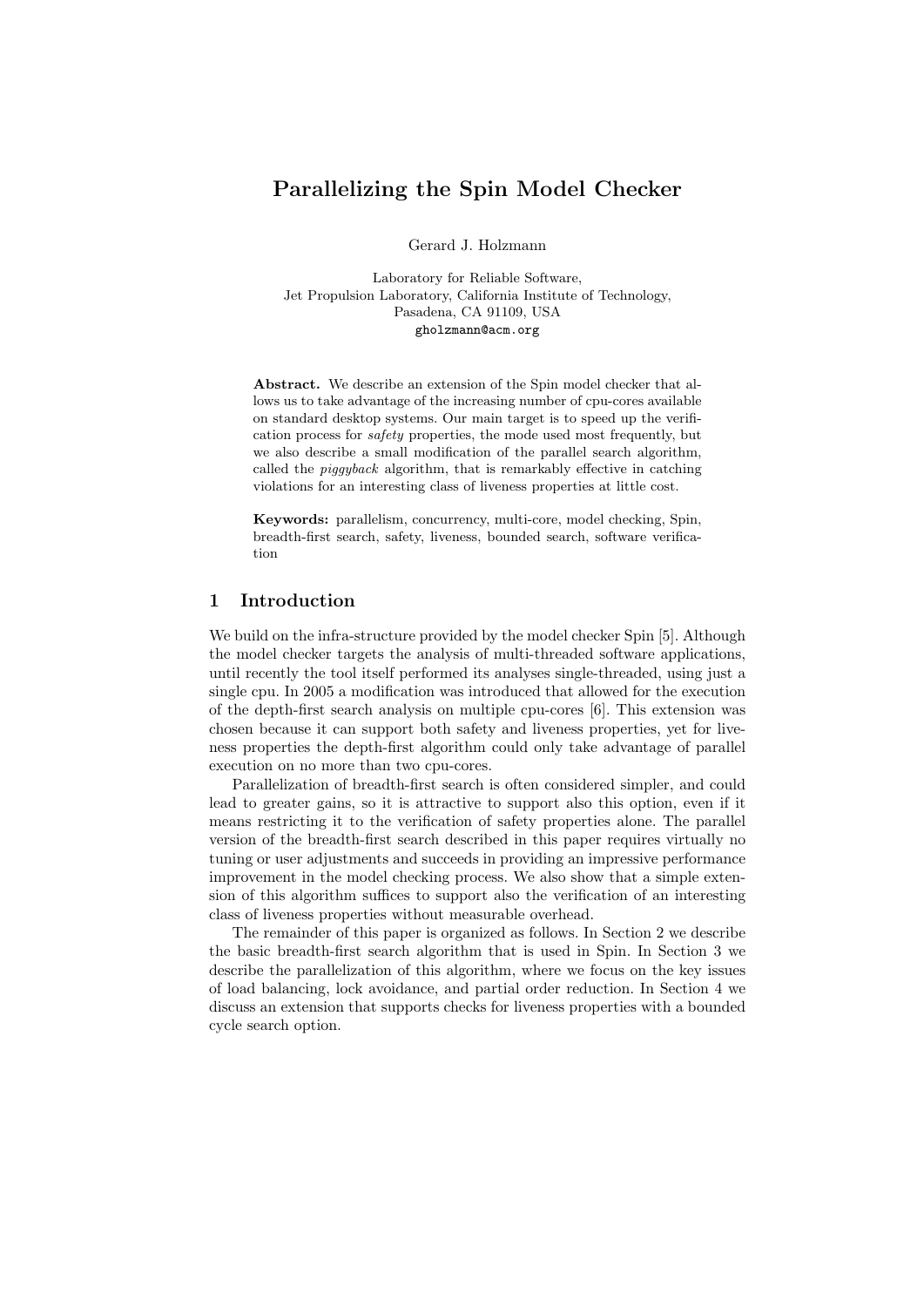Section 5 presents documents the performance of the new algorithm when applied to a range of verification problems. Section 6, concludes the paper and summarizes the key results.

# 2 Breadth-First Search

Figure 1 gives the basic sequential algorithm for performing a breadth-first in a reachability graph, as used in the Spin model checker. The algorithm uses three sets of states: S, Q[0], and Q[1]. Set S is the set of visited states, which is initially empty. Every new state that is encountered during the search is entered into this set, to avoid duplicate work when the state is revisited later. Set S is typically implemented as a hashtable.

```
1 global t = 0 // toggle bit 0..12 global S = \{\} // statespace set
3 global Q[0] = \{\} // successor set
4 global Q[1] = \{\} // successor set
5 safety property f
6
7 add s0 to Q[0] and to S // initial state
8
9 Search()
10 do {
11 for each s in Q[t]
12 { delete s from Q[t]
13 for each successor s' of s
14 { if s' not in S
15 { add s' to S
16 if s' violates f
17 		 { report safety violation
18 } else
19 { add s' to Q[1-t]
20 } } } }
21 t = 1 - t22 } while (Q[t] is non-empty)
23 }
```
Fig. 1. Sequential breadth-first search.

The breadth-first search proceeds by repeatedly generating the set of successor states (the 'next' generation) for a given set of states (the 'current' generation). These two sets are stored in successor sets  $Q[0]$  and  $Q[1]$ . As soon as all states in the 'current' generation of states have been processed, the roles of Q[0] and Q[1] switch, and what was the 'next' generation of states becomes the new 'current' generation, and the now empty former 'current' generation becomes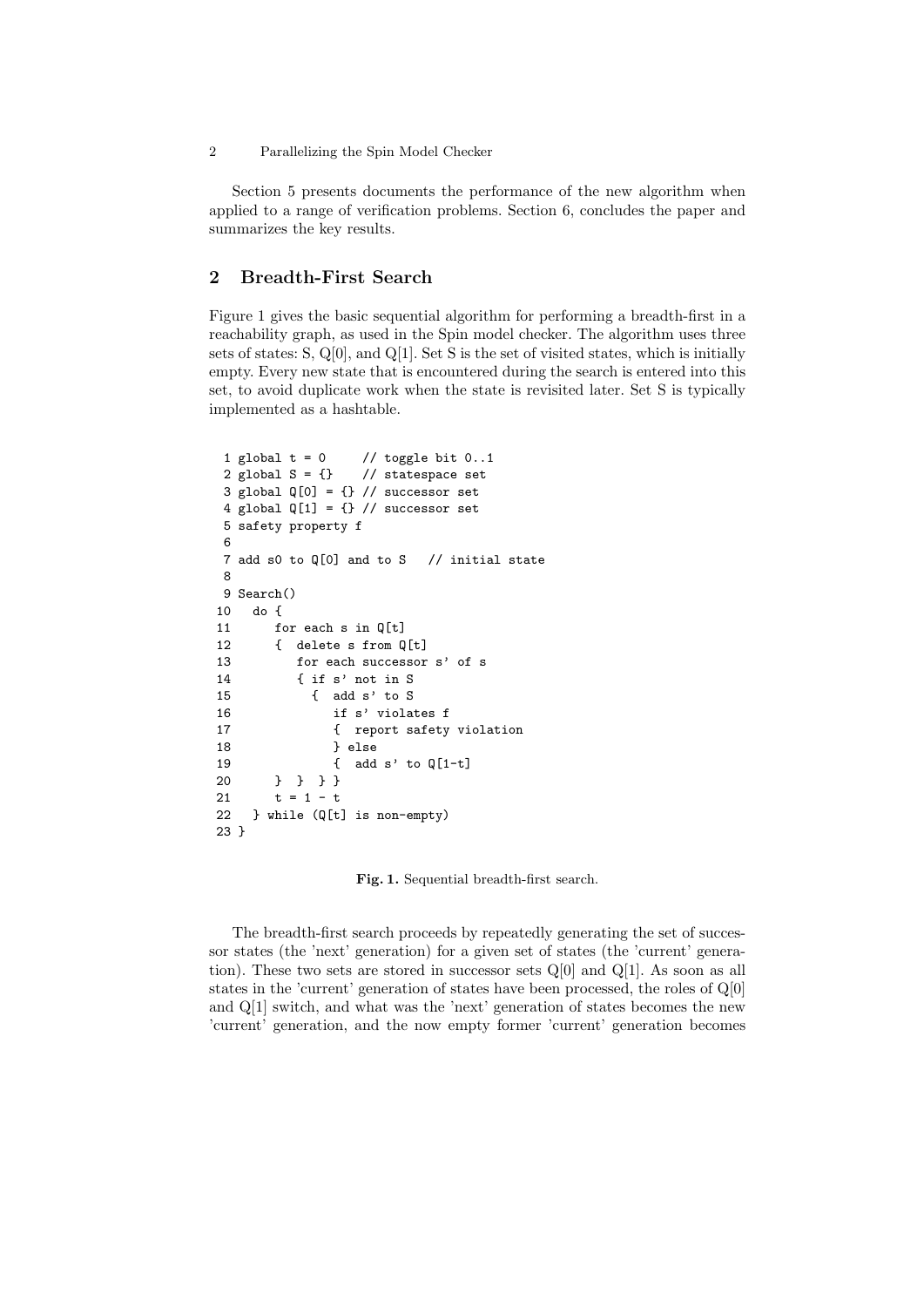the temporary holding place for the new 'next' generation of states. In Figure 1 this switch happens by toggling the value of t on line 21.

Every new state that is processed (i.e., each successor to one of the states from the 'current' generation of states) is first checked for its presence in S (line 14). If new, one or more safety properties can be checked for this state (line 16), and violations reported (line 17). In the absence of a violation, the state is added to the 'next' generation (line 19) for the future exploration of its successors.

The order in which the states from the current generation are processed (which is determined in Figure 1 by the selection on lines 11-12) is not important. This makes the parallelization of successor generation and processing simpler than it is in a depth-first search.

# 3 Parallel Breadth-First Search

One direct way to parallelize the search would be to keep the algorithm from Figure 1 as is, and to simply run it in parallel on all available cores. Clearly, access to the three shared sets S, Q[0], and Q[1], will then have to be protected with semaphores or locks, to avoid data corruption, but the main flow of the algorithm could remain unchanged. All cores then compete for states to process from the 'current' generation, and they coordinate their access to state S to lookup (line 13) and add states (line 14), and to include new states into the 'next' generation (line 18) when appropriate.

This strategy can be expected to achieve good load balancing, since all workers share a common work-queue, but it can also be expected to suffer from major delays in the wait for locks, which can significantly affect the overall performance of the algorithm, and can even make it run slower on multiple cores than it would run on a single core. The overhead of locking can be expected to get worse with every new core added to the system. This type of solution can therefore not be expected to scale.

#### 3.1 Lock Avoidance

Our first goal is therefore to design the algorithm and its data structures in such a way that we can avoid the need for most locks, and achieve maximal decoupling between cpu cores.

To achieve lock avoidance we must be able to arrange that each core can retrieve states from a data structure that, at that point in the search, is not shared with any other core, and that it can deposit states for processing in the next round of the search into a data structure that, at that point in the search, is not shared with other cores. The key phrase here is "at that point in the search," and it can be achieved in a fairly simple manner.

The  $Q[0]$  and  $Q[1]$  data structures from Figure 1 are most naturally implemented as linked lists. Every element in the list holds the data associated with one unique state, plus a pointer to the next state in the list, or NULL if there is no next state. As noted, the ordering of states within the list is irrelevant to the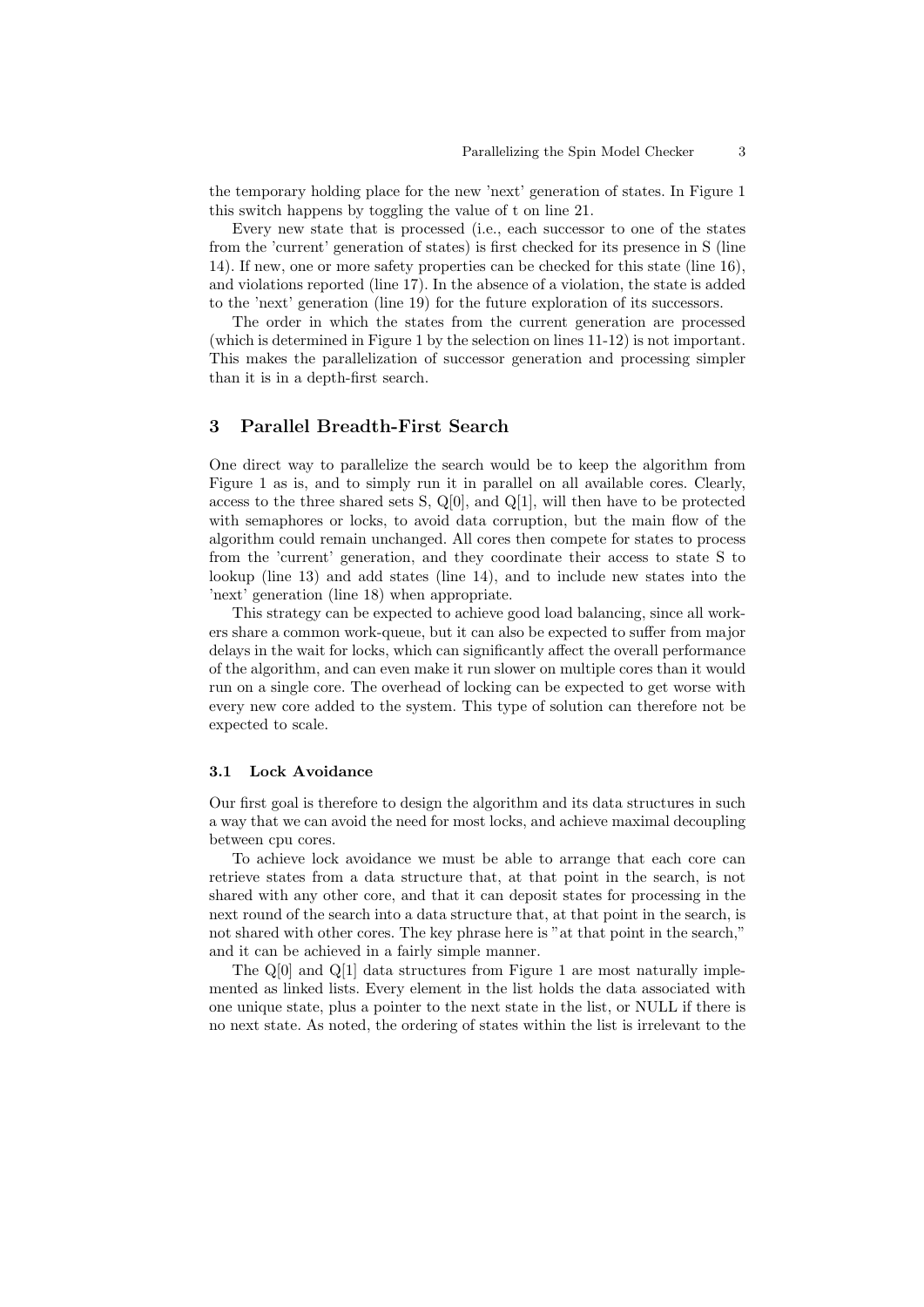correct functioning of the algorithm: there is no distinction or ordering implied between successor states that are part of the same generation of states (i.e., that are reachable in the same number of steps from the initial system state(s)).

This means that on an N-core system we can split each of the sets Q[0] and Q[1] into NxN subsets, with each subset reserved for the use of only one specific core to transmit states to one specific other core. When a successor state is generated we now have to choose which subset of the 'next' generation the new state is assigned to. Load balancing can be achieved here by simply randomly selecting this subset. Even though we must now support a quadratic number of sets (NxN on an N-core system), this does not impact the memory requirements in a significant way: the sets are merely linked lists, and we need only 2xNxN pointers instead of two. On a 32 core system this adds 2048 64-bit pointers, or 16 KB of memory: an insignificant amount compared to the Gigabytes of memory that are used to store the states of set S and the various subsets of Q for larger problem sizes. By sacrificing a relative small amount of memory we can reduce the runtime overhead with simple contention-free and lock-free data structures.

Figure 2 illustrates the main structure of the parallel version of the algorithm for N cores. The current and next generation of states are now stored in subsets of  $Q[0]$  and  $Q[1]$ . When the current generation is  $t$ , core w has uncompeted access to all subsets  $Q[t][w][1..N]$  from the current generation and subsets  $Q[1-t][1..N][w]$ from the next generation. As before, once all states have been processed, the current and next generations can be switched, but this time this switch has to be coordinated among all workers to make sure that the global breadth-first search discipline is maintained.

Note that while candidate states in subset  $Q[t][w][q]$  are being processed (lines 14-25) no further states can be added to this subset, and once the set is empty it will remain empty at least until all states in the current generation of successor states have been processed.

There are three places in the algorithm where coordination among the worker cores is required in the parallel version of the algorithm.

- 1. Access to the shared global state space S (lines 18 and 19) now has to be protected, to make sure that the entries cannot be corrupted by simultaneous access of different cores. To avoid a global lock, we can use a fine-grained strategy that avoids waits, using compare-and-swap instructions. We have adopted a lockless hashtable for this, as first described in [7], which has these properties.
- 2. The switch from one generation to the next (line 33) must be synchronized between the cores to make sure that a breadth-first search discipline is maintained and, importantly, also that exclusive access of each worker to its designated subsets of Q[0] and Q[1] is guaranteed. We explore this further in Section 3.2.
- 3. Finally, we need to be able to determine when all states have been explored and the cores can stop executing (line 30 and 39). This point too is explored further in Section 3.2.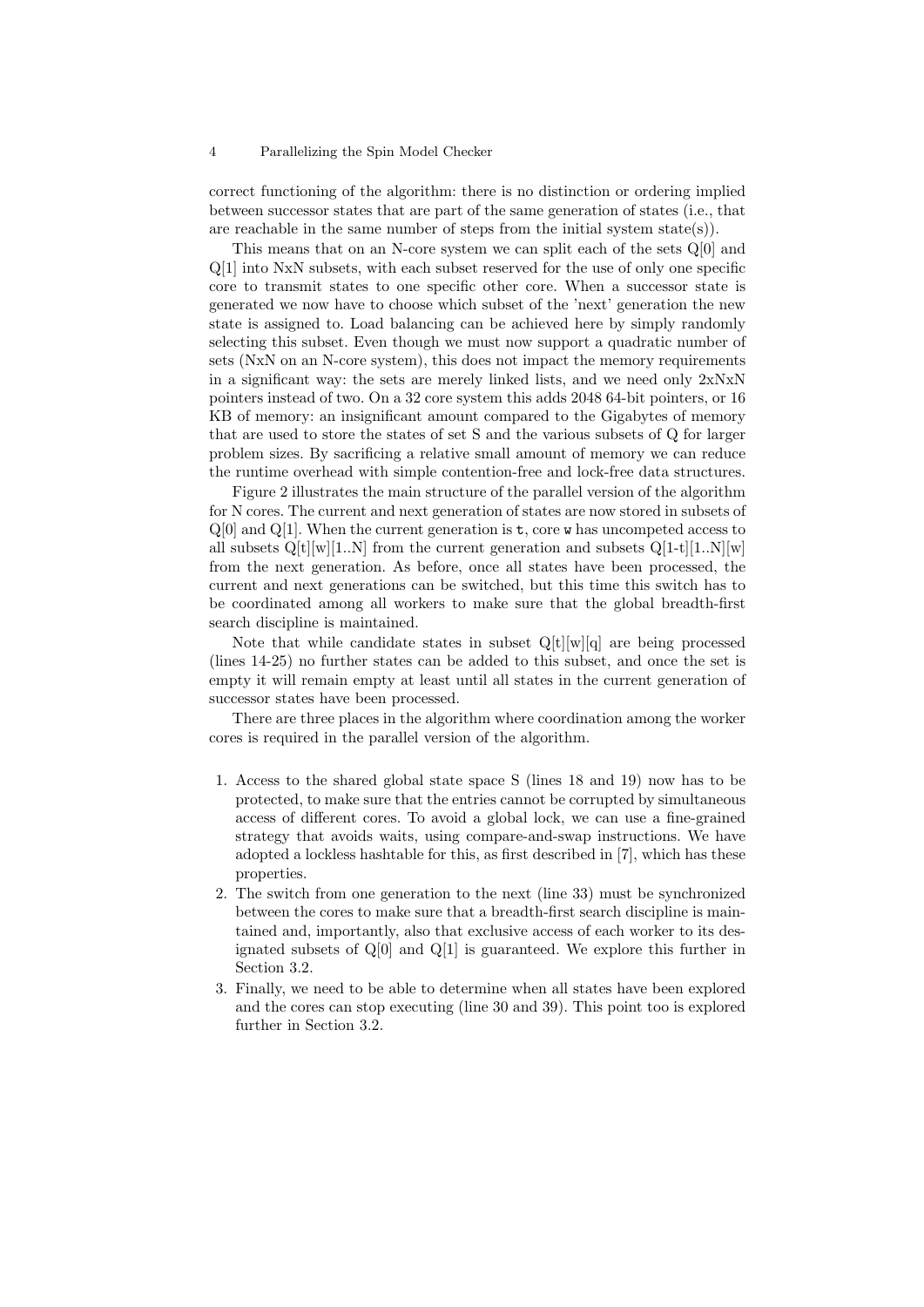```
1 global done = false
2 global t = 03 global S = \{\} // statespace set
4 global Q[0][1..N][1..N] = \{\} // successor set
5 global Q[1][1..N][1..N] = \{\} // successor set
6 global idle[1..N] = false // all elements
7 safety property f
8
9 add s0 to Q[0][1][1] and to S // initial state
10
11 Search(w: 1..N) // N workers
12 \{ local ot = t
13 do {
14 for each q in 1..N
15 \{ for each s in Q[t][w][q]16 { delete s from Q[t][w][q]
17 for each successor s' of s
18 { if s' not in S
19 { add s' to S
20 if s' violates f
21 { report error
22 } else
23 \{w' = \text{choose random } 1..N\}24 add s' to Q[1-t][w'][w]<br>25 } } } }
      25 } } } } }
26 idle[w] = true // one element
27 if (w == 1)
28 { wait until all idle[1..N] == true
29 \{ \text{ if } (all \ Q[1-t][1..N][1..N] \text{ empty}) \}<br>30 \{ \text{ done } = \text{ true}30 \t\t {done = true}<br>31 \t\t {else}31 } else<br>32 { idle
           {i idle[1..N] = false // all elements
33 t = 1 - t34 } }
35 } else
36 { wait until t != ot or done
37 ot = t<br>38 }
38 }
39 } while !done
40 }
```
Fig. 2. Parallel breadth-first search for N cores.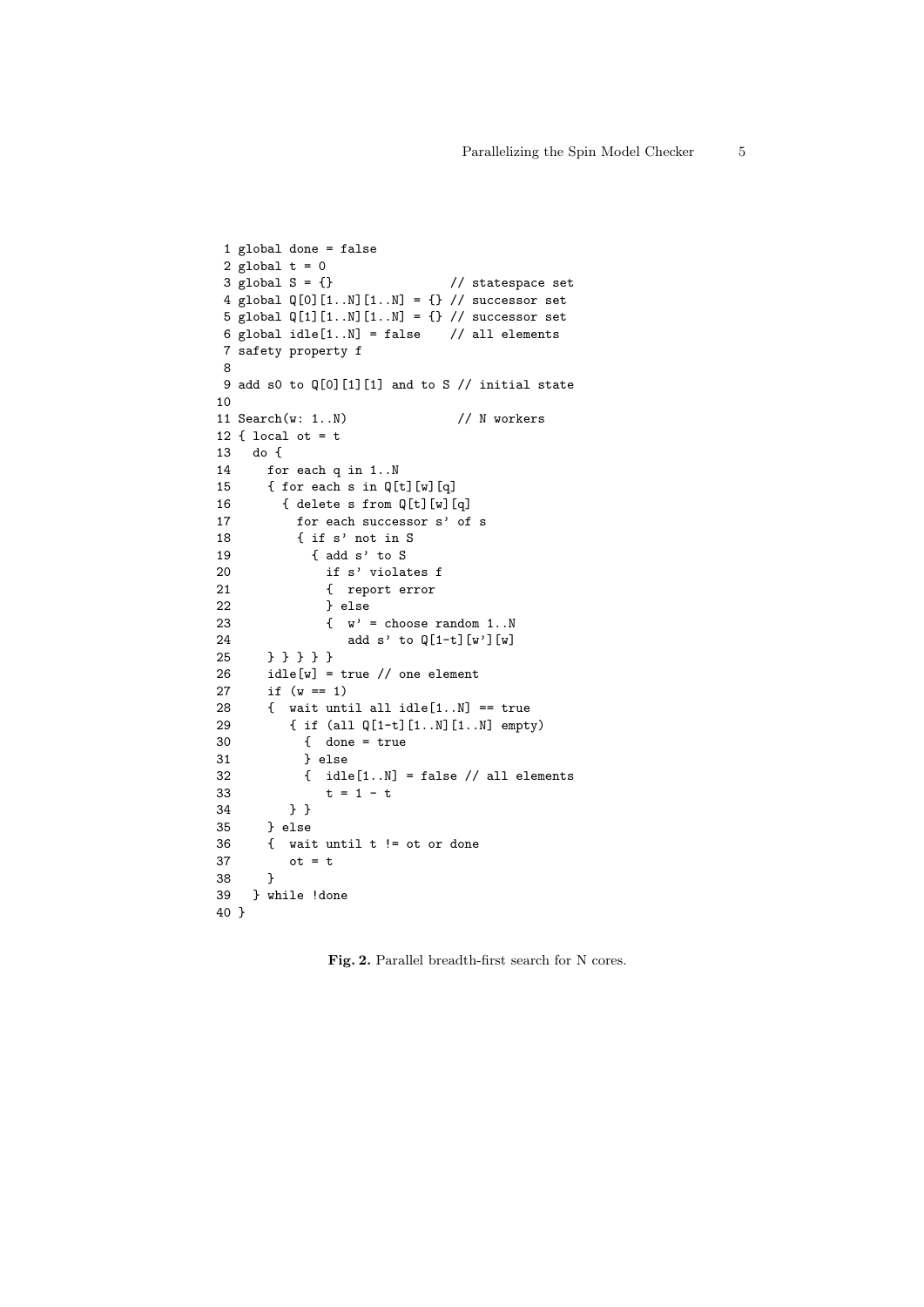#### 3.2 Synchronization and Termination

We designate one core to be the master of ceremony for each parallel verification run. It decides when all cores can advance from one generation of states to the next, and when the verification process can be terminated because all states have been processed. The core in charge is the same core that starts up all other worker processes (processes, not threads) at the start of the verification run.

The 'master' core (which is the core with  $(w=1)$ ) checks if either type of synchronization is required when it has completed processing all states that were assigned to it in the last round, i.e., when it reaches line 26 in Figure 2.

The master core can reliably tell that all states from the current generation have been processed if all cores have set their idle flag to true (line 28).

When this condition is met, no further work can be performed by any of the cores and it is safe to switch the value of t (line 33) to make all states stored in the 'next' generation available as the new 'current' generation.

Before changing the value of the toggle variable t though, the master core checks if the search can be terminated. If the 'next' generation of states is empty at this point, then clearly there are no further states to be processed by any of the cores, and the search can be concluded. This termination check occurs on line 29.

All cores other than the master that conclude their processing of the current generation of states simply wait for either t to change or the global variable done to become true (line 36). Only the master core has write-access to global variables t and done, so race conditions on these variables cannot occur. Similarly, there can be no conflict on access to the global variable array idle, because simultaneous access by multiple cores is not possible.

# 3.3 Partial Order Reduction

Significant savings in the number of states that must be processed to perform an exhaustive search can be obtained with partial order reduction strategies. These methods were added to Spin in 1994 for the depth-first search [4], and later extended to cover also breadth-first search [3].

For the parallel version of the breadth-first search, the algorithm from [3] remains valid, the only difference being that states in the 'new' generation of states can now be found in multiple queues instead of a single one. A minor modification of the state storage method suffices: we only need to store one additional bit of information that indicates whether or not the state is currently open (i.e., is present in one of the 'next' queues) or closed (present only in hashtable S). The processing is minimal. Also here, we sacrifice a small amount of memory to store the additional information in return for potentially large savings in runtime.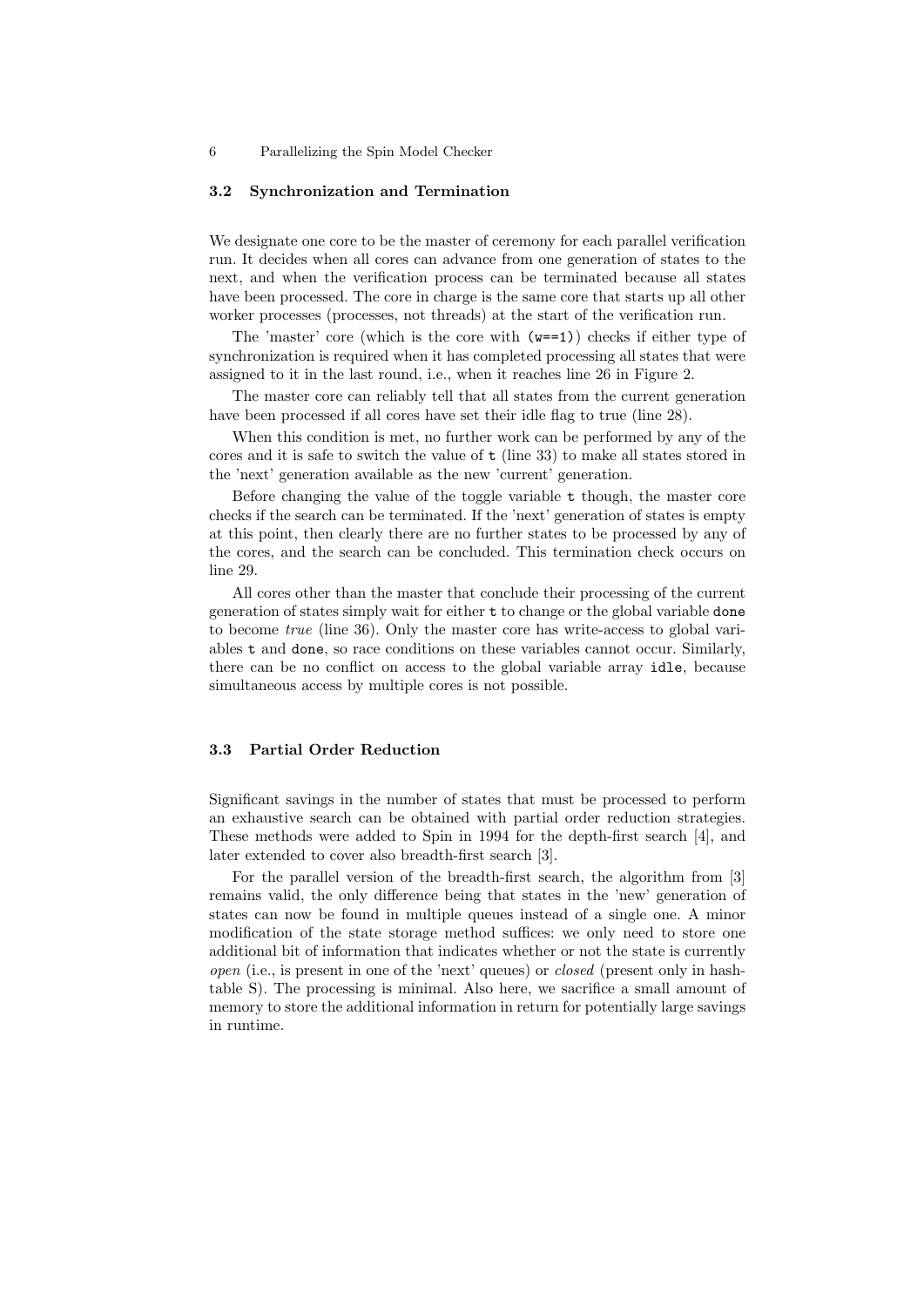# 4 An Extension for Liveness

Correctness properties are commonly divided into two broad categories: safety and liveness. As first shown in [1], properties of both categories can be combined to formulate virtually any type of correctness requirement.

In Manna and Pnueli's paper [9] it was argued that only three basic types of requirements could "cover the majority of properties one would ever wish to verify." In linear temporal logic, these three types of requirements from [9] correspond to the following types of formula:

- 1. []p (invariance),
- 2.  $\Box$  (p  $\rightarrow$  Xq) (response), and
- 3.  $\left[\right]$  (p  $\rightarrow$  (q U r) (precedence).

The first two properties can be classified as safety properties, and the last property as a liveness property.

Curiously, today we would normally formalize the response property differently from what was proposed in [9], namely as:  $[1(p \rightarrow \langle > q \rangle)$ . When formalized in this way, though, the response property becomes a liveness rather than a safety property. The difference is important because safety properties are simpler and less costly to verify than liveness properties. In Spin the difference can be quantified more precisely still: the verification of a liveness property with the nested depth-first search algorithm can increase the runtime by up to a factor of two  $[5]$ .

No algorithm of comparable efficiency is known for the verification of liveness properties with a breadth-first search. Most attempts that have been explored to date carry a cost that can increase the cost up to quadratic (exploring up to  $N^2$  reachable states instead of up to 2 N), which puts it beyond reach for larger problem sizes.

A linear time algorithm that can verify even a small sub-set of the liveness properties with a breadth-first search discipline can therefore be attractive. We will describe a small extension of the parallel breadth-first search algorithm that can do so. The subset that is covered is restricted, but the computational overhead required is so small that it can make a useful addition to a model checker's search capabilities.

In defining this method we take our clues from Manna and Pnueli's paper [9], where a small change of the formalization of the response property turns it from a liveness into a safety property. The resulting sub-class of liveness is known as bounded liveness.

We could modify the search to check for the satisfaction of a bounded liveness property with bound  $n$ , i.e., within  $n$  steps, but this also risks increasing the cost of verification by up to n. Instead we can also bound the search for  $\omega$ -acceptance cycles to cycles of maximal length  $n$ . In this case we can make the extension without increasing the size of the search space significantly. Successor states of an  $\omega$ -accepting state are tagged with the 'seed' (accepting) state and a counter that is initialized to  $n$ . With every new successor generation along this path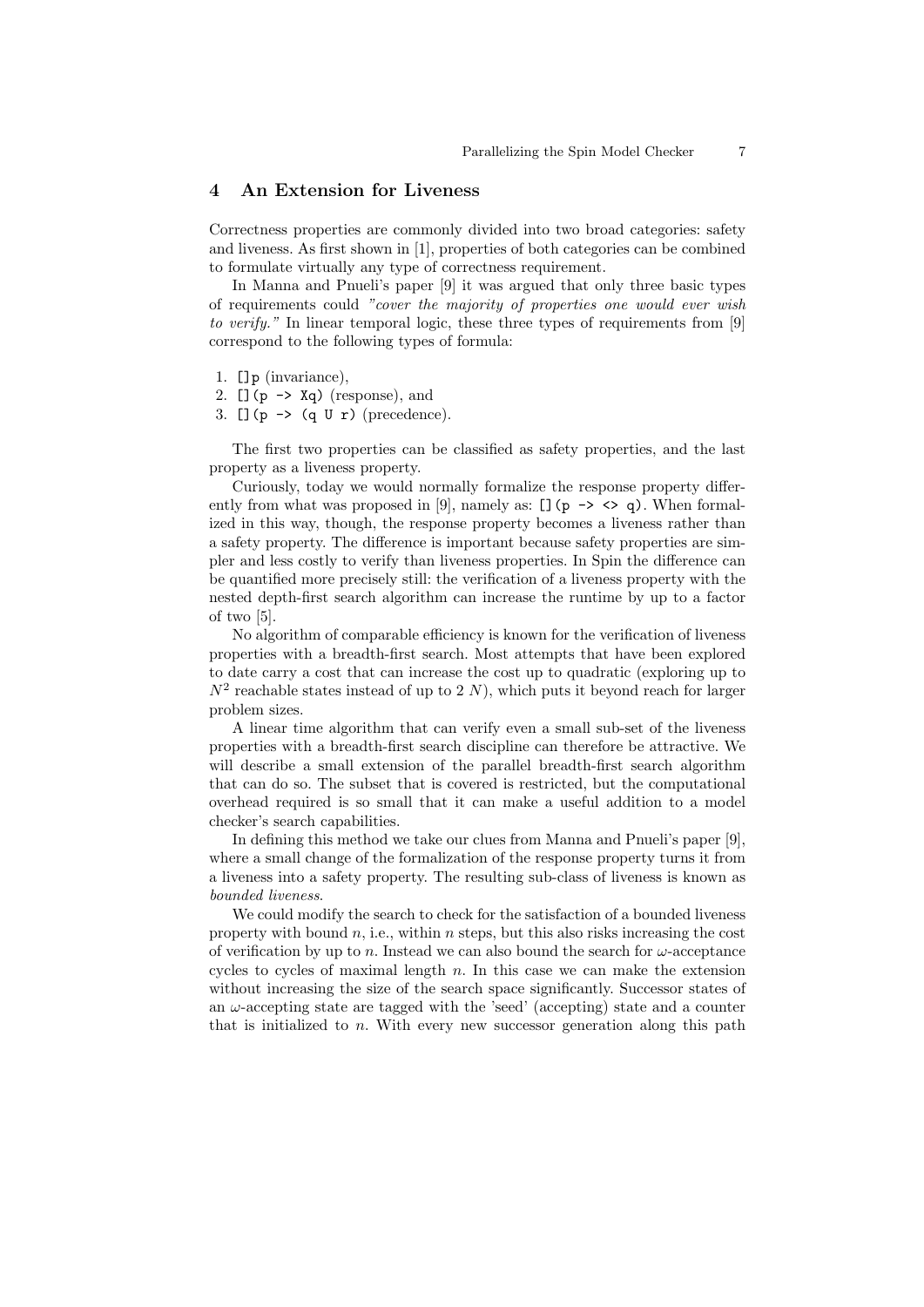the counter is decremented until either the seed state is revisited or the counter reaches zero, at which point the search stops. The counter itself is not stored in the state space, thus avoiding the  $n$ -fold increase. This choice comes down to a trade-off between precision and efficiency; we'll return to this shortly.

The extended algorithm, called the piggyback algorithm, is shown in Figure 3 as an extension of the sequential breadth-first search from Figure 1. The extension of the parallel version of the algorithm from Figure 2 is similar.

The lines with key changes from the algorithm shown in Figure 1 are marked with a asterix in the left margin.

Instead of storing single states in sets S, Q[0], and Q[1], we now store triples consisting of two states and a count (e.g., lines 20 and 32). The first element of each triple is the original successor state s' that was generated. The second element is a count, which measures the maximum length of the acceptance cycle that is checked to satisy a liveness property. The third element of the triple is the target accepting state that forms the 'seed' for the acceptance cycle search. The full value of this triple is stored in the queues  $Q[0]$  and  $Q[1]$  (line 32), so that it can propagate from one level in the search to the next (lines 12-13), but we abstract the value of the counter to one bit when the triple is stored in state space S, to indicate only if the counter is running or not running (line 20). Only this boolean result is now of relevance in the state matching (line 19).

The critical check is started at every accepting state that is reached (line 15) to see if that state can be revisited within BOUND steps (line 16). The counter, however, is only started if no cycle search is already in progress (line 21). We will return to the potential implications of this choice below.

Once the counter is set, it is decremented with each new generation of successor states generated (line 26). The counter is reset to zero when a match of the target accepting state is found (line 24), or it is left at zero when the count returns to its default value of zero.

It is not hard to see that the *piggyback* algorithm can indeed find violations of liveness properties, but it will also be clear that it will not be able to guarantee finding all such violations. In the version of the algorithm presented here, it could well be that a search for an accepting state that is not part of a cycle is in progress and prevents a new search for a different accepting state from starting (line 15), even if that second accepting state could turn out to be part of a cycle. We thus trade simplicity and low complexity for the potential of search incompleteness. The maximal increase in cost can be a factor of two, as in the nested-depth first search. Note that states could be visited up to twice if they are reachable within  $n$  steps both from an accepting state and from a non-accepting state.

Whether or not the *piggyback* algorithm succeeds can also subtly depend on the order in which states are explored, i.e., one cpu-core could generate intermediate states that are part of a cycle before the core exploring the cycle can reach those states and proceed towards the target seed state.

In all measurements we have done, the actual overhead of the algorithm tends to be near zero. We have also not yet encountered an example where a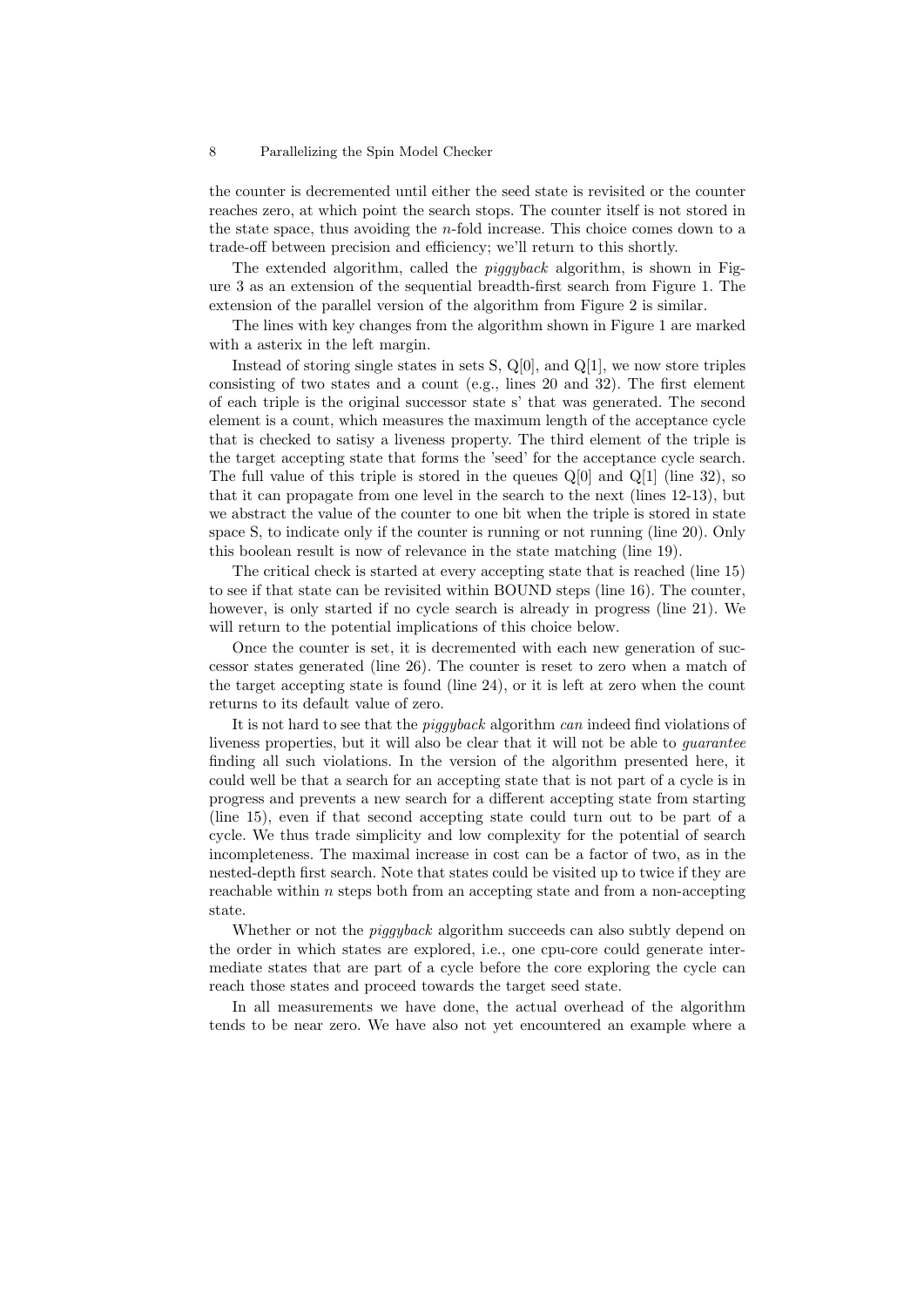```
1 global t = 0 // toggle bit 0..12 global S = \{\} // statespace set
3 global \mathbb{Q}[0] = \{\} // successor set
4 global Q[1] = \{\} // successor set
5 safety property f
6
7 add (s_1, 0, 0) to Q[0] and to S // initial state
8
9 Search()
10 {
11 do {
12 for each (s,b,z) in Q[t]
13 { delete (s,b,z) from Q[t]
14 for each successor s' of s
15* { if s' accepting \wedge b == 0
16* { b = BOUND
17* z = s'18* }<br>19 i
         if (s', (b>0), 0) not in S
20 { add (s',(b>0),z) to S
21* if b > 022* { if s' == z \land b < BOUND
23* { report liveness violation
24* b = 0
25* } else
26* { b = b-1
27* if b == 0 { z = 0 }
28* } }
29 if s' violates f
30 { report safety violation
31 } else
32 { add (s', b, z) to Q[1-t]33 } } }
34 }
35 t = 1 - t36 } while (Q[t] is non-empty)
37 }
```
Fig. 3. Piggyback Algorithm for Limited Liveness Detection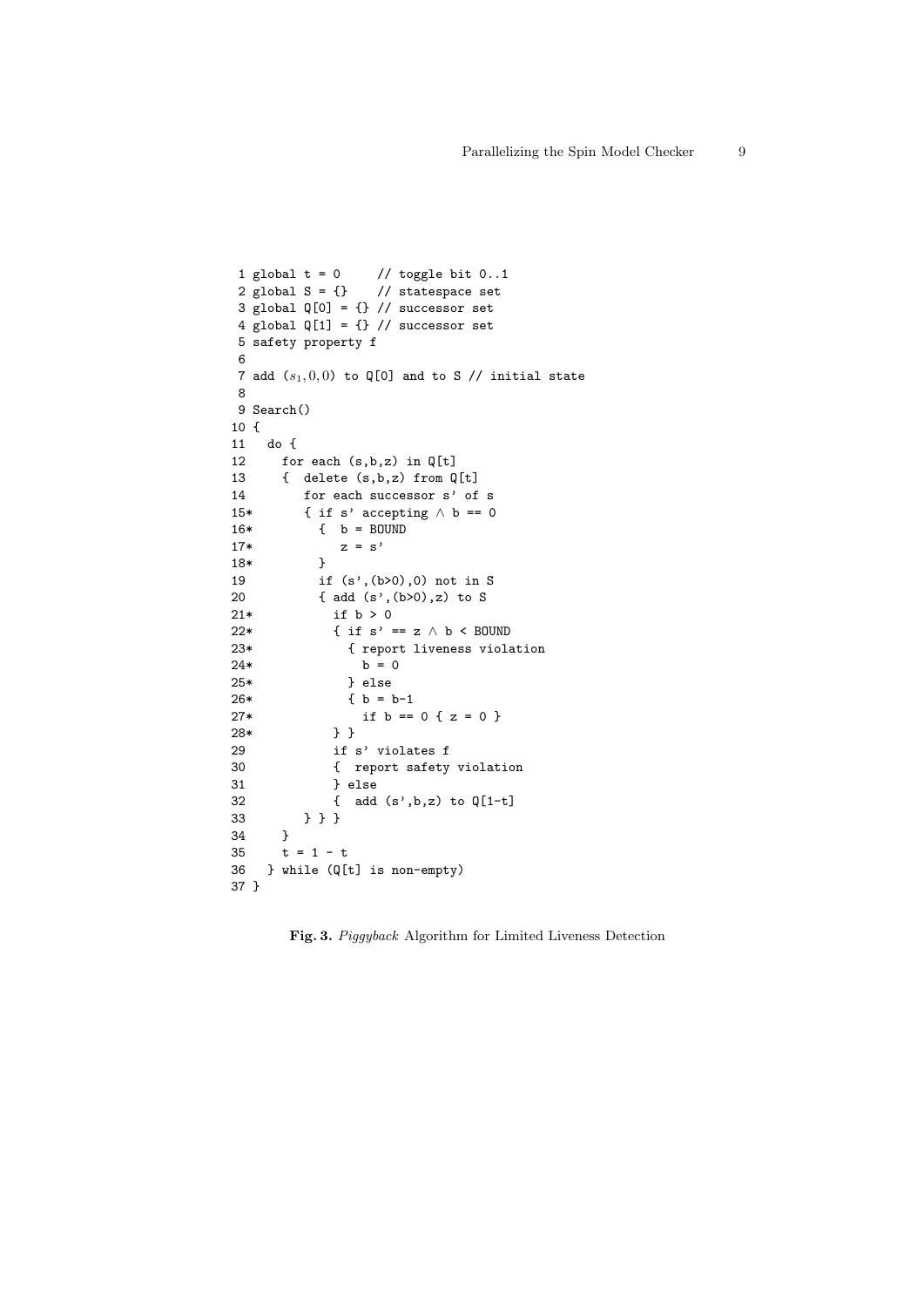possible liveness violation was not reported by the piggyback algorithm, although knowing the specifics of the algorithm it would not be too difficult to construct such a case.

As noted, the choice made here is between a complete solution with an unacceptably high overhead (e.g., the potential for a quadratic increase in the size of the statespace), which is of very limited practical value, and a bolder algorithm that is well-behaved for all problem sizes, but that cannot guarantee success in all cases. The piggyback algorithm is in this sense comparable in its tradeoff to the bitstate hashing algorithm, introduced in 1987 (cf. [5]), which has proven to be of significant value in large model-checking applications despite its potential incompleteness.

We provide performance data for the *piggyback* algorithm in Section 5.4.

# 5 Measurements

# 5.1 Beem Models

We first perform a comparison with the performance of the two leading competing tools in distributed model checking: the Divine model checker [2] and the Ltsmin tool [7],[8]. We have used the latest available version of each tool: Divine version 2.5.2 and Ltsmin version 1.7.1, in our comparison with Spin version 6.2.0. Each tool was compiled and installed on the same Ubuntu 11.10 system, with 32-cores (using two AMD 16-core chips) and 64 GBytes of main memory, to make sure that the performance results are directly comparable. Generally in our tests we avoid using all available cores for a verification run, to avoid boundary effects that may be introduced by the operating system performing unrelated tasks on the system. We leave at least one cpu-core free for such tasks, reducing the maximum number of cores used in these tests to 31.

Naturally, there are many differences between the three tools, with each supporting a different specification language. Spin's specification language is the most general, which requires implementation choices that can affect overall performance. We measure the basic performance of each tool on models that lie within the intersection of the input languages of the three tools, and that have closely comparable complexity (measured as the number of reachable states that must be searched to complete a exhaustive verification).

We focus here on three models taken from the BEEM database [10], that were selected in [7] (Fig. 2), to compare the performance of Divine, Ltsmin, and the earlier multi-core version of Spin version 5.2.4 using parallel depth-first search [6]. The measurements from [7] showed a decisive advantage for Ltsmin.

The three models that were selected for comparison in [7] were

- 1. anderson.6: a queue lock mutual exclusion algorithm with 6 processes,
- 2. at.5: a timing-based mutual exclusion algorithm with 5 processes, and
- 3. bakery.7: a model for Lamport's bakery algorithm with 7 processes.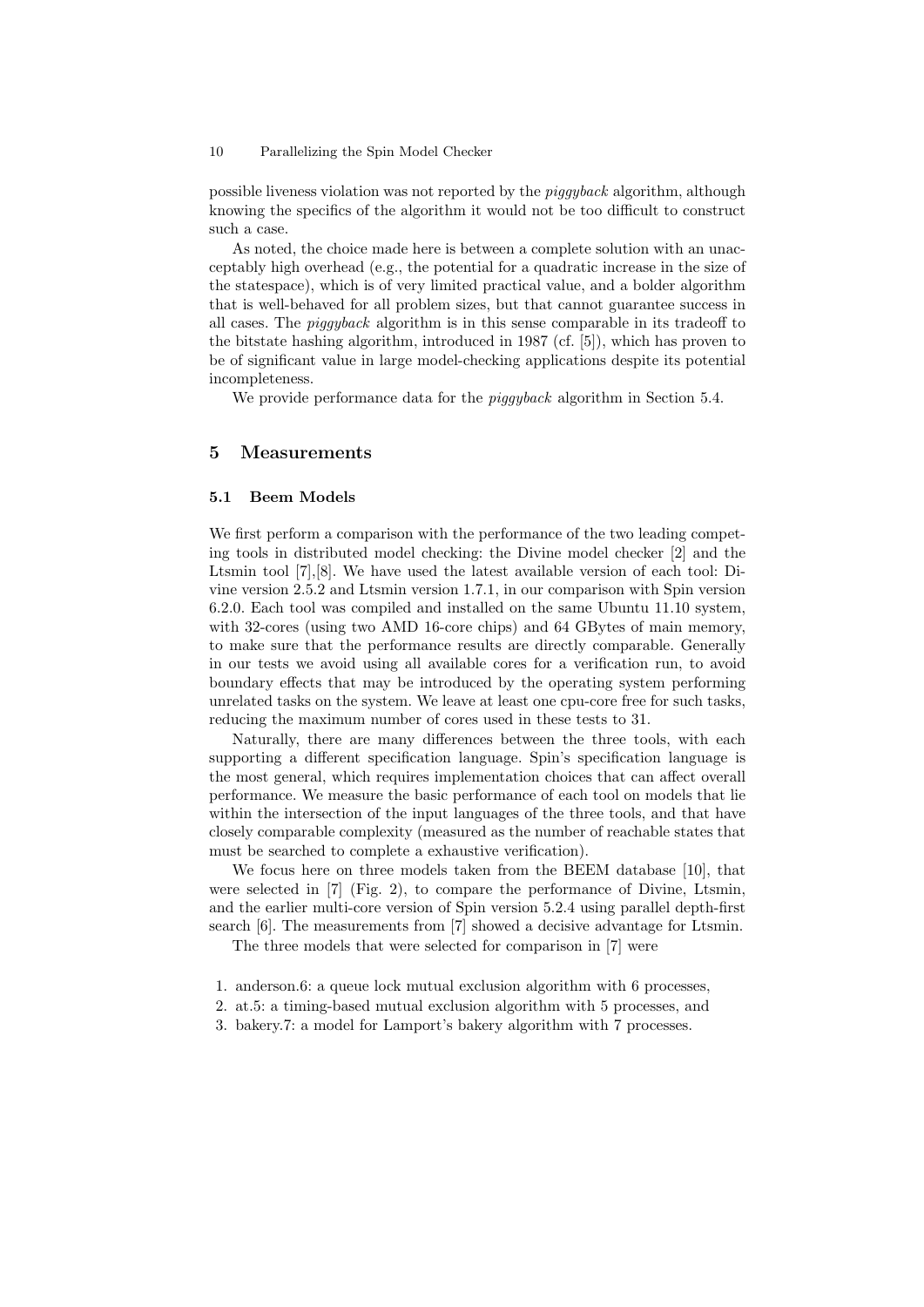| $\#Cores$                                                     |                                  |  | 81 | 161 | 31                                   |
|---------------------------------------------------------------|----------------------------------|--|----|-----|--------------------------------------|
| Divine                                                        |                                  |  |    |     | 88.10 56.88 38.49 23.31 14.01 20.14  |
| LTSmin Unix time                                              |                                  |  |    |     | [51.82]33.06]21.24]14.73]12.80]11.88 |
| LTSmin self-reported $ 44.23 25.14 13.21 $ 6.74 $ 4.72 $ 3.95 |                                  |  |    |     |                                      |
| Spin Unix time                                                |                                  |  |    |     | $42.55$ 27.74 16.01 10.61 7.31 6.69  |
| Spin self-reported                                            | $ 42.20 27.30 15.70 10.20 $ 6.06 |  |    |     | 4.63                                 |
| Linear                                                        |                                  |  |    |     | $ 42.20 21.10 10.55 $ 5.28 2.64 1.36 |

Table 1. anderson.6 – RunTimes in seconds

Table 2. at.5 – RunTimes in seconds

| #Cores               |                                      |                                        |  | 16 | 31 <sup>1</sup> |
|----------------------|--------------------------------------|----------------------------------------|--|----|-----------------|
| Divine               | 146.20 91.83 57.79 33.47 21.12 19.38 |                                        |  |    |                 |
| LTSmin Unix time     |                                      | 58.09 35.34 21.00 14.72 11.81 10.28    |  |    |                 |
| LTSmin self-reported |                                      | $52.02 28.77 14.57 $ 8.29 $5.16 $ 3.76 |  |    |                 |
| Spin Unix time       |                                      | 74.55 50.97 28.29 18.81 13.38 11.38    |  |    |                 |
| Spin self-reported   |                                      | 74.10 50.40 27.90 18.10 11.80 8.42     |  |    |                 |
| Linear               |                                      | 74.10 37.05 18.53 9.26 4.63 2.39       |  |    |                 |

Table 1 reports the time taken by Divine, Ltsmin, and Spin to complete the safety verification of the anderson.6 protocol as measured by the standard Unix 'time' tool.

Both Ltsmin and Spin (but not Divine) also report the time taken by each tool for the search itself, leaving out unrelated tasks, e.g., to clean up and release shared memory. If we use these self-reported times, the results look slightly different, as also shown in Table 1. Curiously, for Unix wall-clock times Spin can be seen to perform the best, but for the self-reported times Ltsmin comes out first.

Table 2 shows the results for the at.5 protocol, and Table 3 similarly for the bakery.7 model. The results for the bakery.7 protocol are similar to those for the anderson.6 model, with the best performance differing for wall-clock and self-reported runtimes. For the at.5 protocol Ltsmin has an edge for the Unix wall-clock times, and a larger advantage for the self-reported times.

Both the Ltsmin and the Spin tool scale reasonably well with increasing numbers of cores, though not perfectly. The Divine tool shows good scaling behavior as well, though the runtimes are longer, with a single anomaly for the anderson.6 protocol on 31 cpu cores.

# 5.2 Additional Spin Models

We measured the performance of the parallel breadth-first search algorithm on five additional verification models from the standard Spin distribution, and on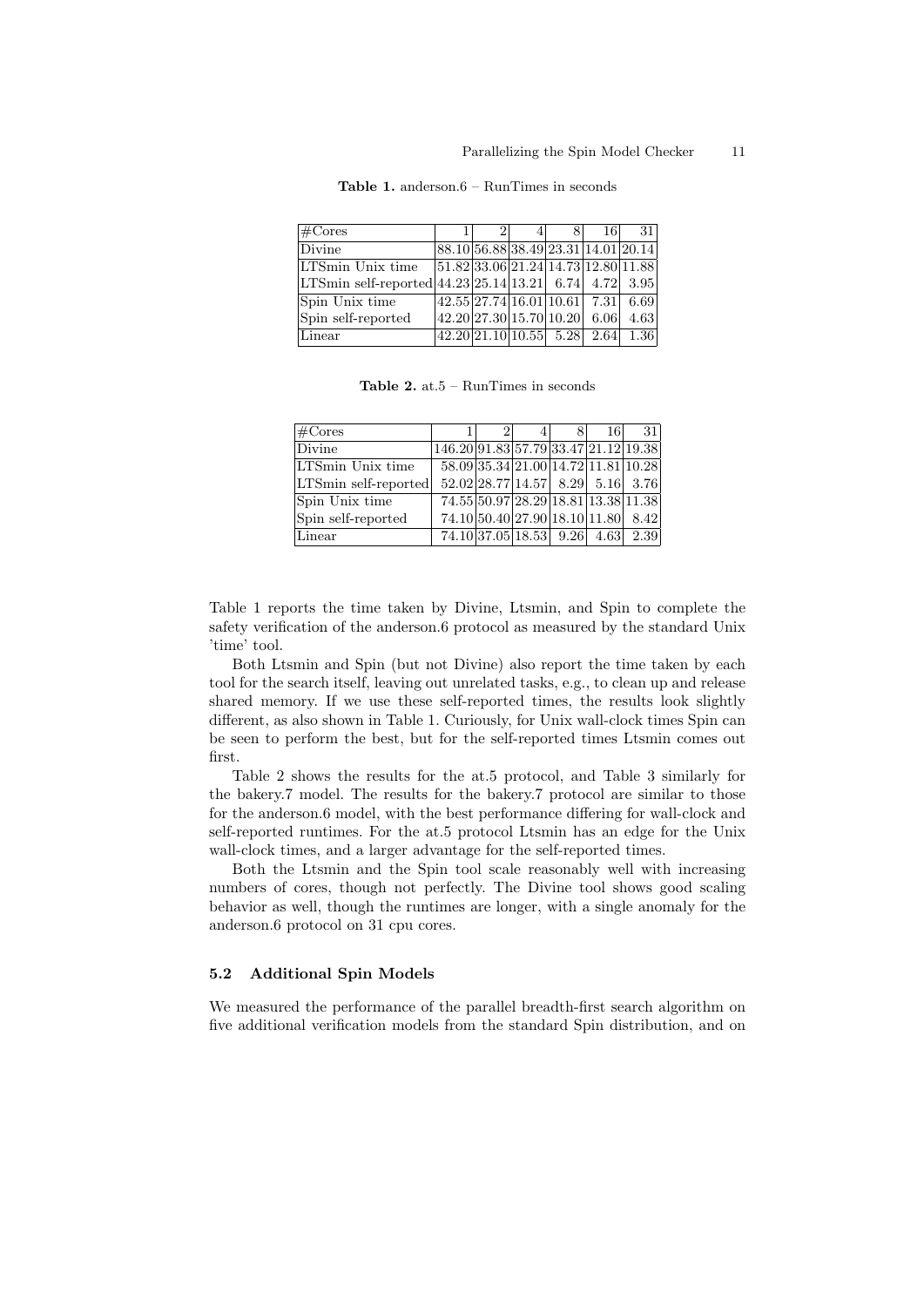| #Cores                                                    |  | $4^1$                               | 81 | 16 | -31 l                                          |
|-----------------------------------------------------------|--|-------------------------------------|----|----|------------------------------------------------|
| Divine                                                    |  | 42.59 34.48 31.84 25.97 31.59 24.84 |    |    |                                                |
| LTSmin Unix time                                          |  | 56.64 33.77 22.48 15.82 13.60 12.46 |    |    |                                                |
| LTSmin self-reported $ 48.60 26.09 14.06 $ 7.51 5.13 4.20 |  |                                     |    |    |                                                |
| Spin Unix time                                            |  |                                     |    |    | $\overline{43.73}$ 31.71 19.20 11.89 8.94 9.28 |
| Spin self-reported                                        |  |                                     |    |    | 43.20 30.90 18.70 11.10 7.12 5.94              |
| Linear                                                    |  |                                     |    |    | $43.20\,21.60\,10.80$ 5.40 2.70 1.39           |

Table 3. bakery.7 – RunTimes in seconds

four larger verification models that were also used in previous studies. The models from the Spin distribution are:

- 1. a leader election protocol with 8 processes,
- 2. Peterson's algorithm with with 4 processes,
- 3. a sliding window protocol with window size 5,
- 4. a dining philosophers model with 9 processes,
- 5. a model of a telephone switch (tpc).

Each of these models were also used for measurements reported in our earlier work, e.g., [6].

In each data set recorded, we compare the performance with the one that would be achieved with the theoretically optimum scaling performance: linear scaling, indicated by a dashed curve. The results are summarized in Figure 4 by showing the relative speedup-ratios that are achieved in each of these tests.

The measurements for these applications are fairly consistent. They show good, though not perfect, scaling behavior.

All applications show a drop in performance near the maximum number of cpu cores. Earlier (cf. [6]) we noticed the same phenomenon on a smaller system with just 8 cores, and a similar effect can be seen when measurements are performed on a 12 core system. We observed the same general effect for the examples we verified with the Ltsmin and Divine tools so we suspect a more general trend that is independent of the specific verification method used. In all cases though, the best performance, i.e., the shortest overall runtime, is realized when the largest number of cores is used.

Background Load To study the tapering off of performance near the maximum number of cores in more detail we performed some additional tests. For this test we used the at.5 model also used in the measurements from Section 5.1. We earlier measured the reduction in runtimes when between 1 and 31 cores are used to perform the parallel breadth-first search. In the new experiment we again run between 1 and 31 cores, but we arrange it such that only one of the cores will perform all state explorations, by assigning all successor states in each successive generation of states back to itself.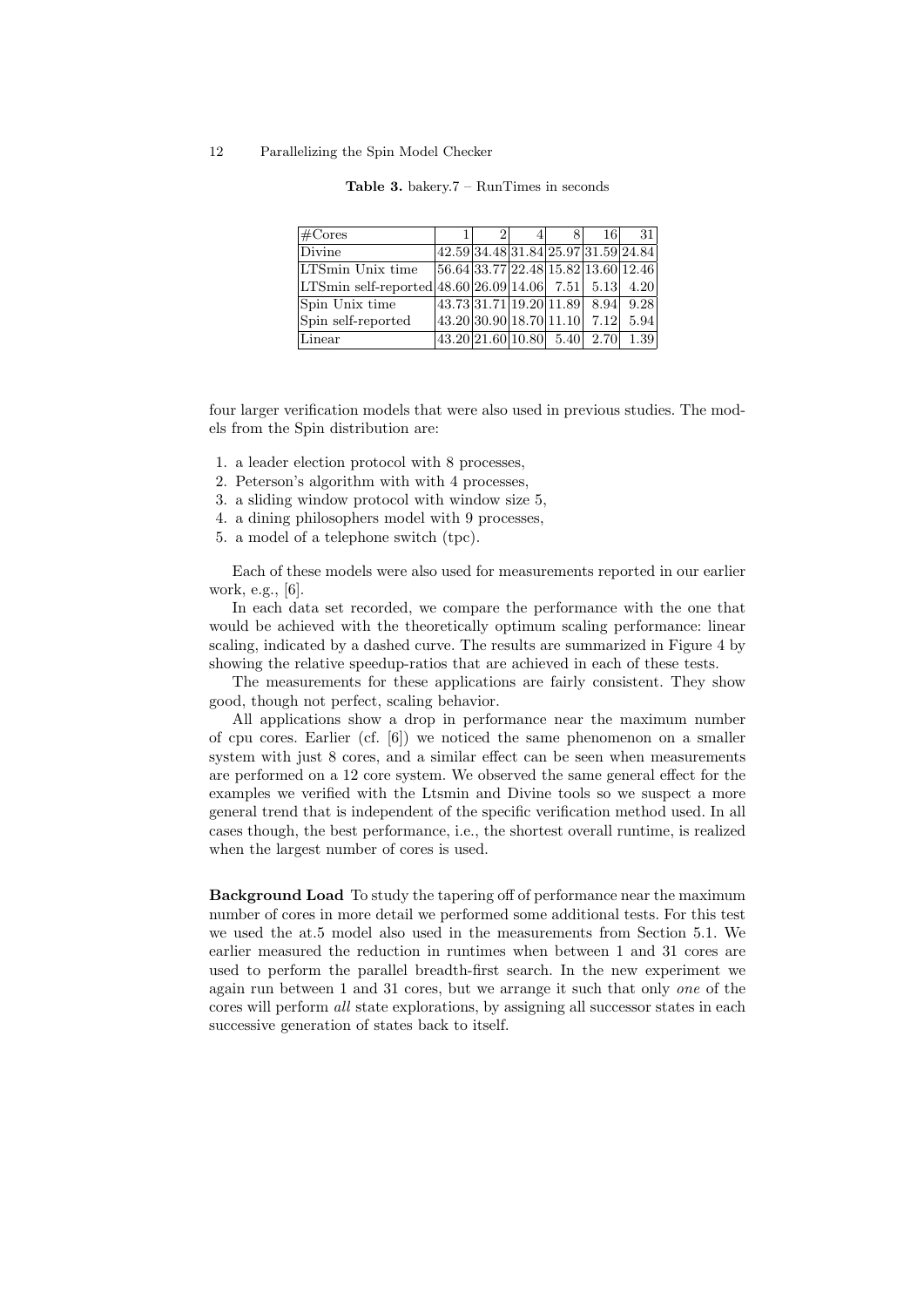

Fig. 4. Speedup ratios for the five additional Spin models

We should expect to see a flat performance curve, since the same work is done by the same cpu-core in each run, with all other cpu-cores (from 1 to 30) merely waiting for states to process that never arrive. We see a different effect of this background load though, that may be caused by interference on shared memory usage e.g., for polling the shared queues for states.

The experiment shows a notable increase in the time to process states from 71.9 seconds with one process running to 101 seconds with 31 processes running. Most of the increase occurs when more than 8 cpu-cores are used, as shown in Figure 5. This background effect influences how well our search method can scale under ideal conditions, and it could mean that the speedup ratios shown in Figure 4 are near the maximum that can be obtained on the hardware used.

#### 5.3 Larger Models

The four large verification models represent additional applications where a parallel search technique can prove most valuable in practice. They are:

- 1. a verification model of the DEOS operating system developed at Honeywell Laboratories,
- 2. a large call processing application (CP),
- 3. a model of and ad hoc network structure developed by a Spin user (Gurdag),
- 4. a model of an autonomous planning subsystem that was used on NASA's EO1 spacecraft.

Each of these larger models was also used in the measurements in [6].

The results for the larger models is summarized in Figure 6. To make it easier to interpret the scaling behavior for these models with very different runtime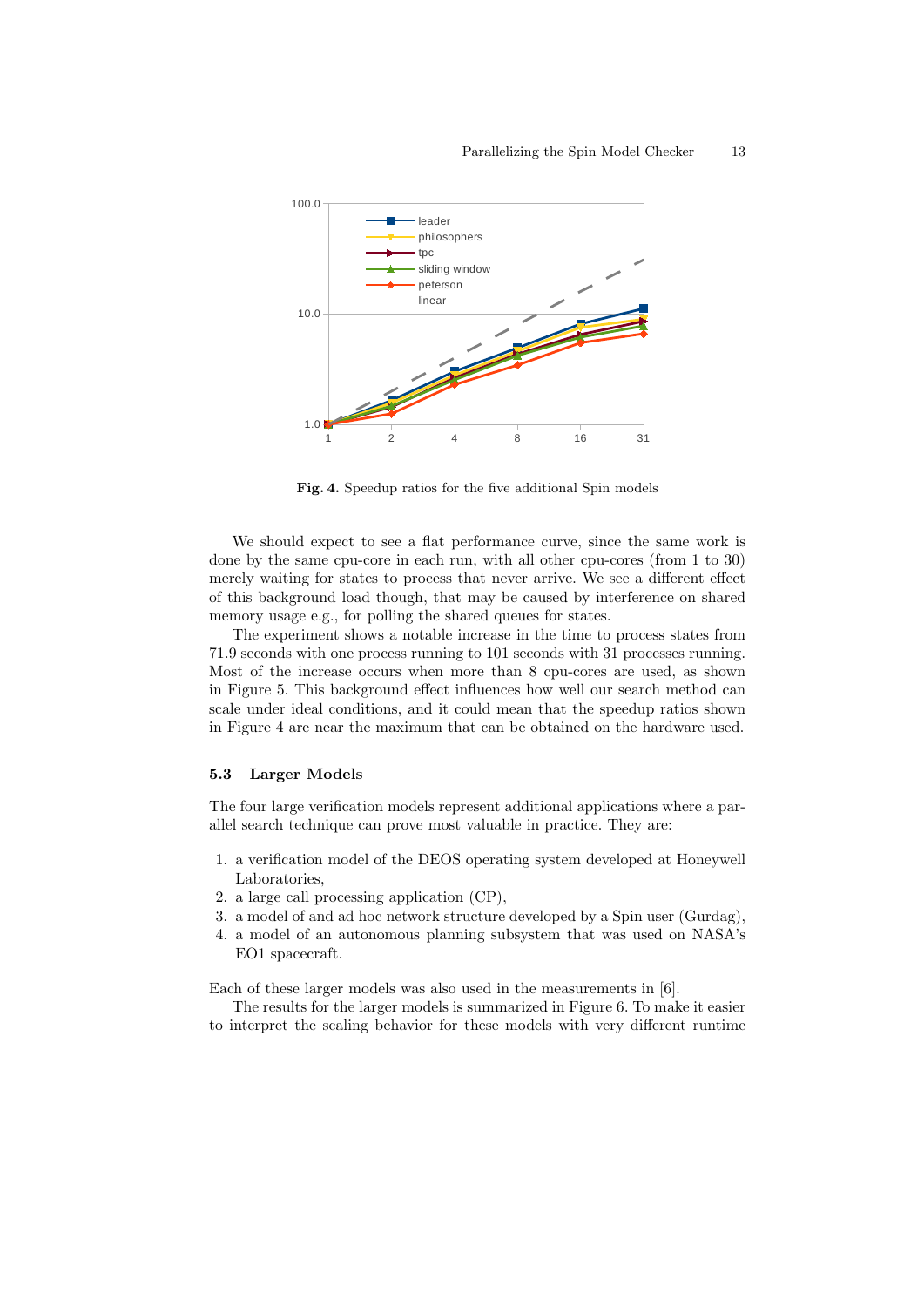

Fig. 5. Runtime Decay when other processes are present and idling.

requirements, we captured the number of reachable states that is processed per second, normalized to the same base for all models, as was also done in [6], to obtain the speedup ratios.

Also here we see performance drop as we near the system capacity of 32 cores, and very good scaling up to eight cores (cf. Figure 4 and Figure 5). In the two best cases (for the DEOS and CP verification model) the improvement measured was a speedup of 9-fold on 31 cores. In the worst case (for the EO1 model) only a 6-fold speedup was measured.

For comparison, in our earlier work on the parallelization of the depth-first search algorithm of safety properties, we measured a speedup of 7.8x for the EO1 model on an 8-core system [6], outperforming the parallel breadth-first search from this paper.

For the DEOS model though, the parallel depth-first search achieved a speedup of no more than 1.6-fold on 8 cores, where the parallel breadth-first method from this paper achieves a 6-fold speedup on 8 cores.

# 5.4 Liveness

To study the capabilities of the piggyback liveness detection algorithm we consider two examples from the BEEM database of models that were also studied in [2] (Table 1). The only model studied in [2] that contains an acceptance cycle is the anderson.6 model. We earlier reported measurements for this model in Table 1.

The LTL property for this model, in Spin syntax, is  $[] (\langle \rangle (P[2]\text{CCS})$ , which states that process P[2] (arbitrarily chosen) can always eventually enter its critical section.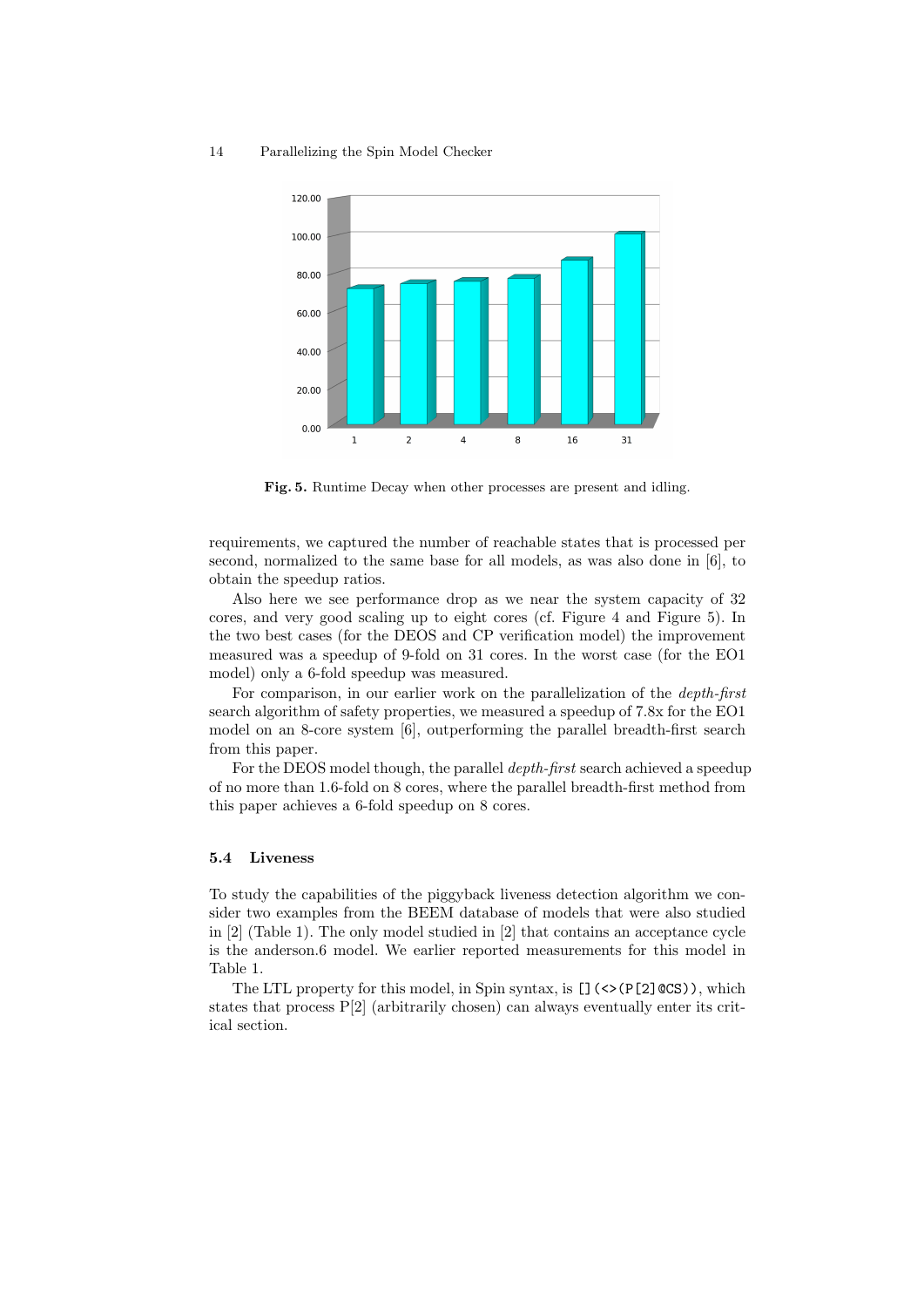

Fig. 6. Measured speedup ratios for four large verification models – using normalized performance captured as the total number of reachable states processed per second

An exhaustive exploration of this model visits about 49 Million reachable system states (which is about three times the number of states reached without applying the LTL property), and takes 151 seconds of cpu-time. An exhaustive run of the nested-depth first search algorithm (executed on one single cpu, and without stopping at the first cycle detected) explores the same state space, but each state can now be visited up to twice, which increases the runtime to 222 seconds. An acceptance cycle can of course be detected early or late in the search. In this case, the nested depth-first search algorithm detects a first accept-cycle after having explored just 142,027 states in 0.31 seconds.

The parallel breadth-first search algorithm, when applied to the same model and LTL property also explores about 49 Million states. On 31 cpu-cores it takes 44.5 seconds to do so, with the scaling behavior on fewer cores again matching that for pure safety properties, cf. Table 1.

If we add the piggyback liveness detection method, the number of reachable states that is explored in the parallel search does not change, and neither does the runtime. For an exhaustive run that is not stopped at the first counter-example the time measured 43.8 seconds, which is close to the earlier measurement without liveness detection enabled.

the search in this case, after having explored nearly all 49 Million states. But The piggyback algorithm discovers a first acceptance cycle relatively late in as can be expected, the cycle that is uncovered in the parallel search is shorter than the one found in the depth-first search: 28 steps instead of 58 steps in this case, and therefore potentially of greater interest. The most interesting aspect of this search is that it does not measurably increase the runtime. We see this effect repeated also in cases where there is no acceptance cycle to be found: the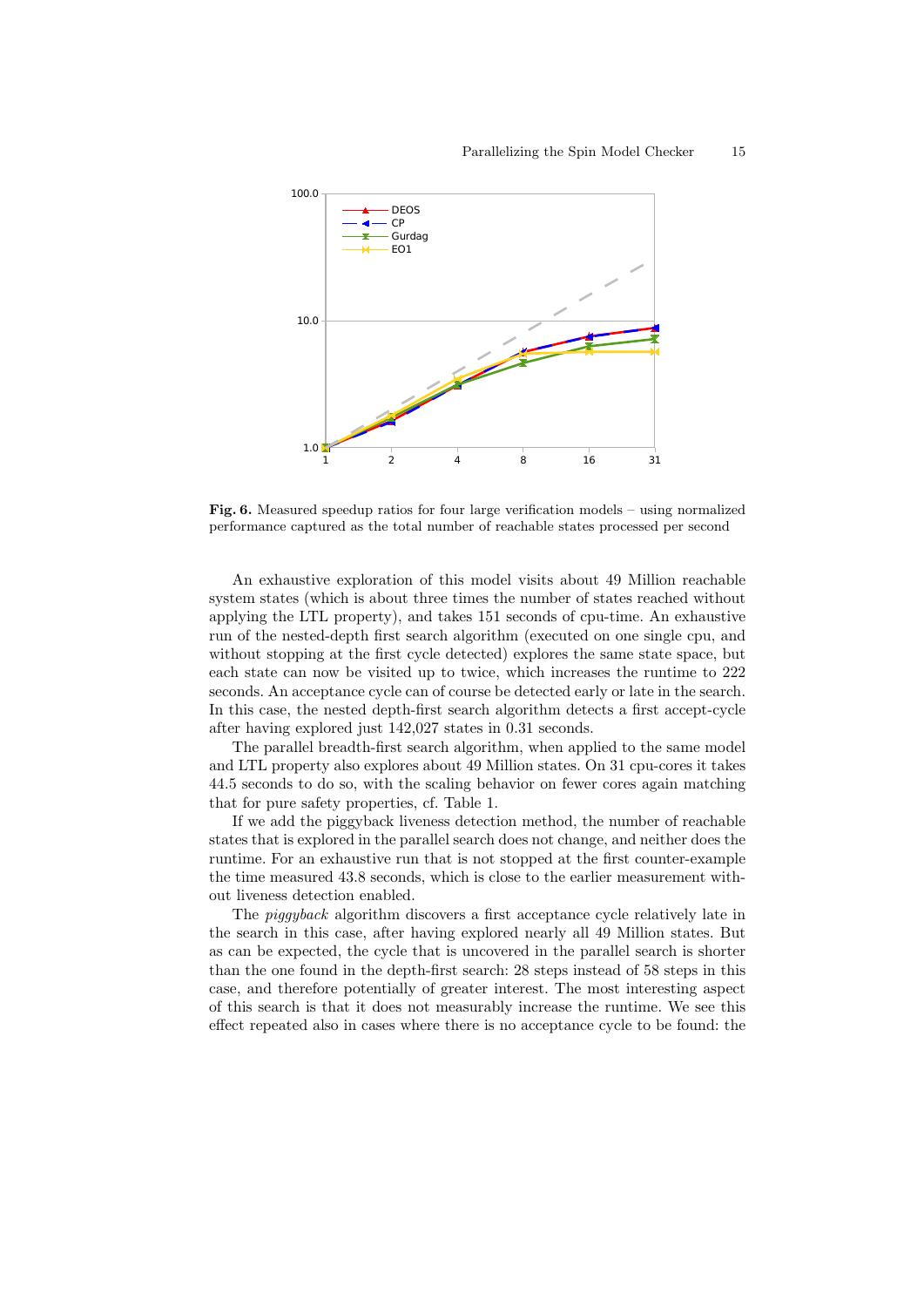

Fig. 7. Performance of Parallel Bounded Liveness Detection Algorithm for larger models with (left) and without (right) acceptance cycles.

case where the nested depth-first search algorithm can incur up to a doubling of its runtime.

The second example model from [2], with no acceptance cycles, is the elevator2.3 model. The LTL property given in the BEEM database states that after the elevator has been called at level 0, the elevator passes that level at most once without serving it. The property is satisfied for the model provided, so no counter-example acceptance cycles exist.

If instead we use the nested depth-first search algorithm, the same number of An exhaustive exploration of the model with a standard depth-first search visits a total of approximately 27 Million states in 81.1 seconds, on a single cpu. states is explored, but some are visited twice. As a result, the runtime for the depth-first search increases to 145 seconds.

With the parallel breadth-first search algorithm the number of states explored in an exhaustive search remains approximately 27 Million states. On 31 cpucores the runtime required to complete this search is 36.6 seconds, and again the scaling behavior on fewer cores is similar to that reported before. With the piggyback algorithm added, the number of explored states and the runtime remain unchanged. We measured 37.2 seconds for this search. The results are illustrated in Figure 7.

# 6 Conclusion

We have described the design and implementation of a new parallel breadthfirst search option for the Spin model checker. The original motivation for this algorithm was that most properties of interest that model checkers are used for are safety properties. These types of properties, including those specified in linear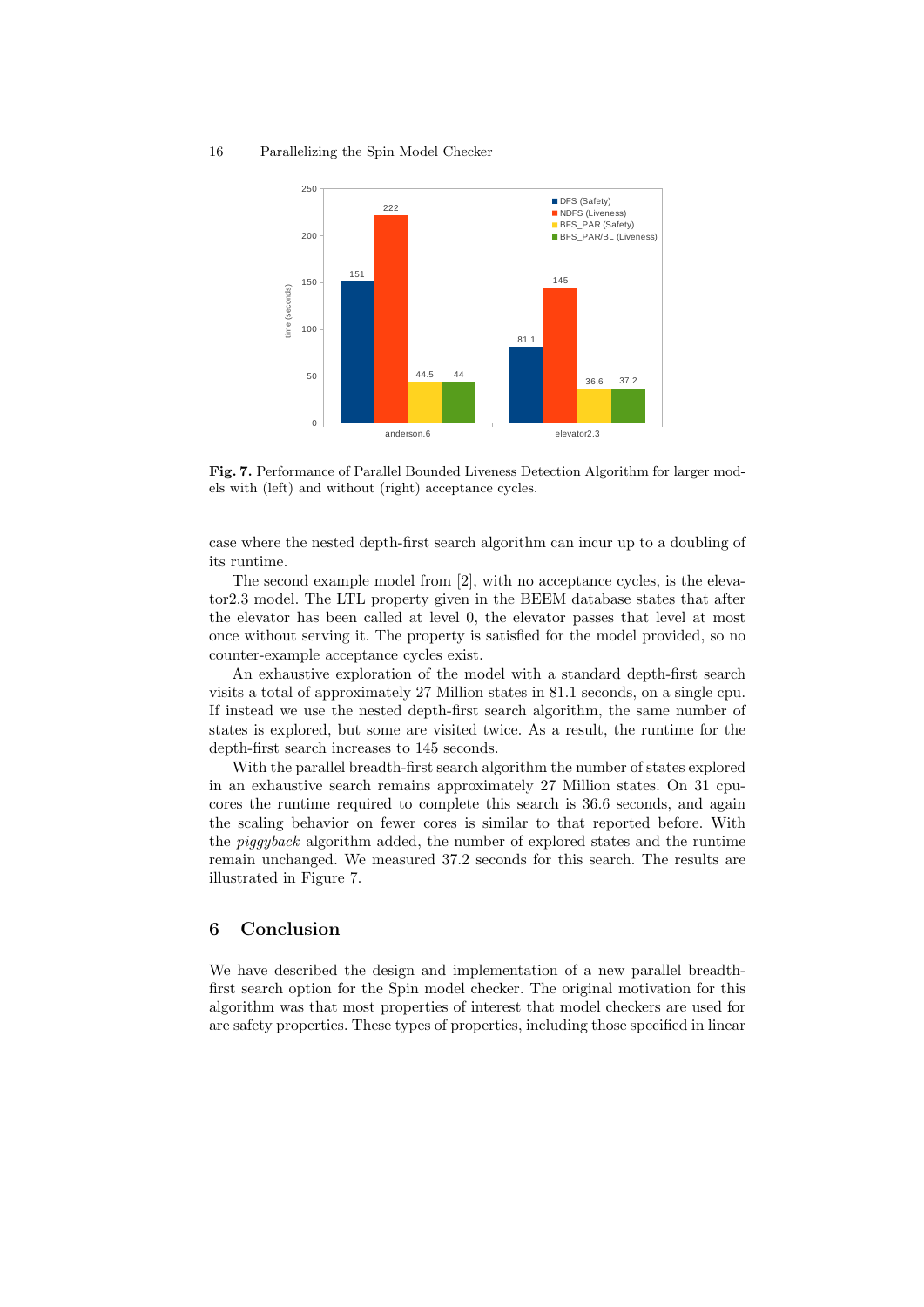temporal logic, can readily be verified with a breadth-first search algorithm. The breadth-first search option has the additional advantage of locating the shortest possible counter-examples.

We also described a relatively simple extension of the breadth-first search that can allow us to intercept not only safety properties but also an interesting class of liveness properties, Fig. 3. The algorithm, which is based on a bounded search for cycles, can catch any liveness violation (not just violations of bounded liveness properties), provided that there exists a cycle shorter than the bound given. The extension carries no significant computational overhead, but cannot guarantee completeness. In the tests we performed the algorithm succeeded in locating non-trivial counter-examples in a broad range of applications, which can make it of some practical interest.

We have shown that the performance of the new parallel breadth-first search algorithm scales reasonably well with increasing numbers of cpu-cores, cf. Figs. 4 and 6, and is comparable to, and in some cases better than, that of other leading tools, e.g. [2] and [7].

We have also identified a factor that limits the benefit that can be obtained from multi-core algorithms, cf. Figure 5. The effect is especially pronounced for larger numbers of cpu-cores.

# Acknowledgements

The research described in this paper was carried out at the Jet Propulsion Laboratory, California Institute of Technology, under a contract with the National Aeronautics and Space Administration. The work was supported in part by the NSF Expeditions Project on Computational Modeling and Analysis of Complex Systems (CMACS).

# References

- 1. B. Alpern, and F.B. Schneider, "Defining Liveness," Information Processing Letters, Vol. 21, pp. 181-185, 1985.
- 2. J. Barnat, L. Brim, and P. Rockai, "Scalable shared memory LTL model checking," Int. Journal on Software Tools for Technology Transfer (STTT), special section with papers from the Spin 2007 Workshop, Springer Verlag, Vol. 12, Nr. 2, pp. 139-153, May 2010.
- 3. D. Bosnacki and G.J. Holzmann, "Improving Spin's partial-order reduction for breadth-first search," Proc. 12th Int. Spin Workshop, San Francisco, Springer Verlag, LNCS 3639, pp. 91-105, August 2005.
- 4. G.J. Holzmann and D. Peled, "An Improvement in Formal Verification," Proc. Formal Description Techniques FORTE94, Berne, Switzerland, pp. 197-211, Chapman Hall, Bern, Switzerland, October 1994.
- 5. G.J. Holzmann, The Spin Model Checker: primer and reference manual, Addison-Wesley, 2004.
- 6. G.J. Holzmann, and D. Bosnacki, "The design of a multi-core extension to the Spin model checker," IEEE Trans. on Softw. Eng., vol.33, no.10, pp. 659-674, Oct. 2007.